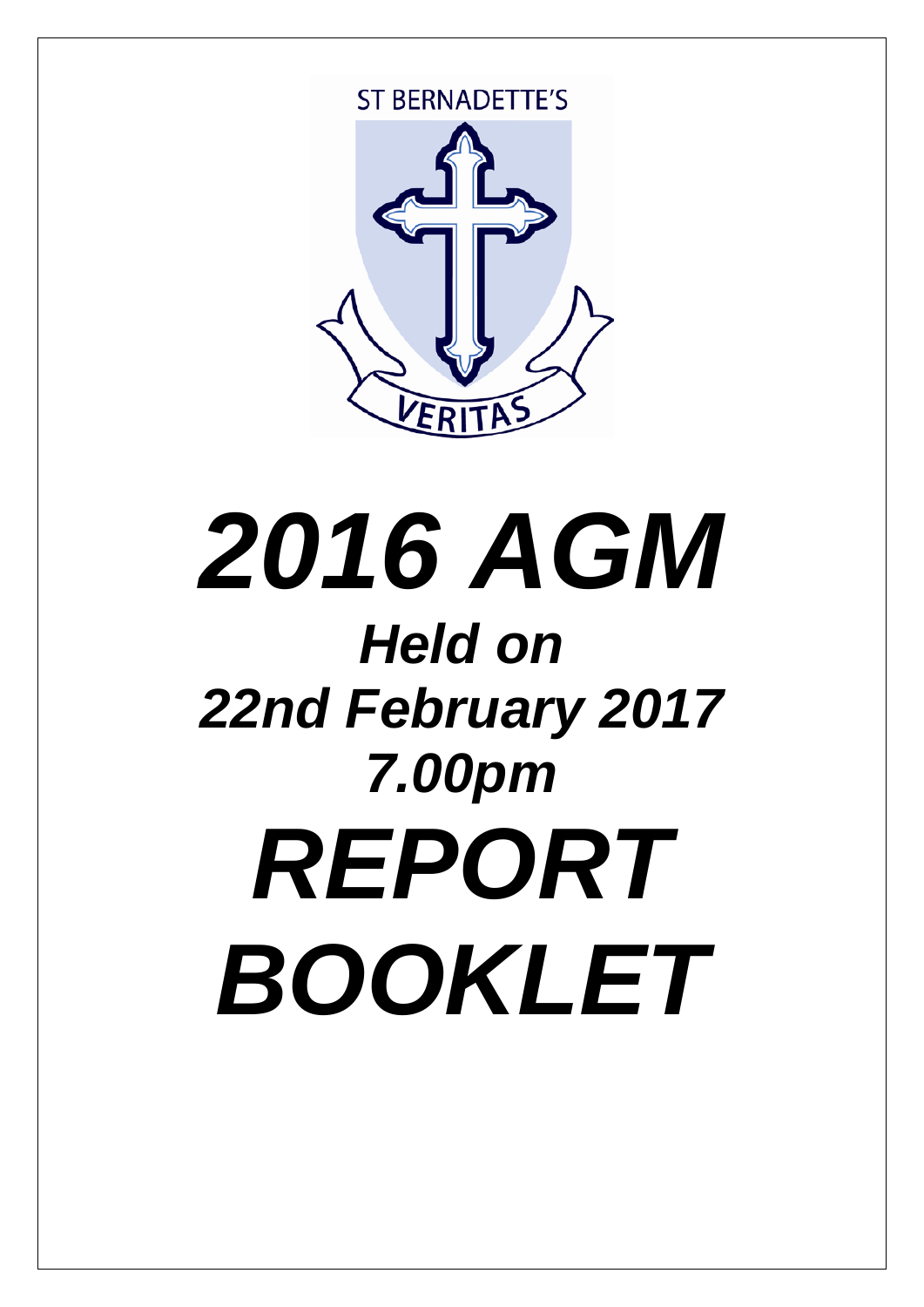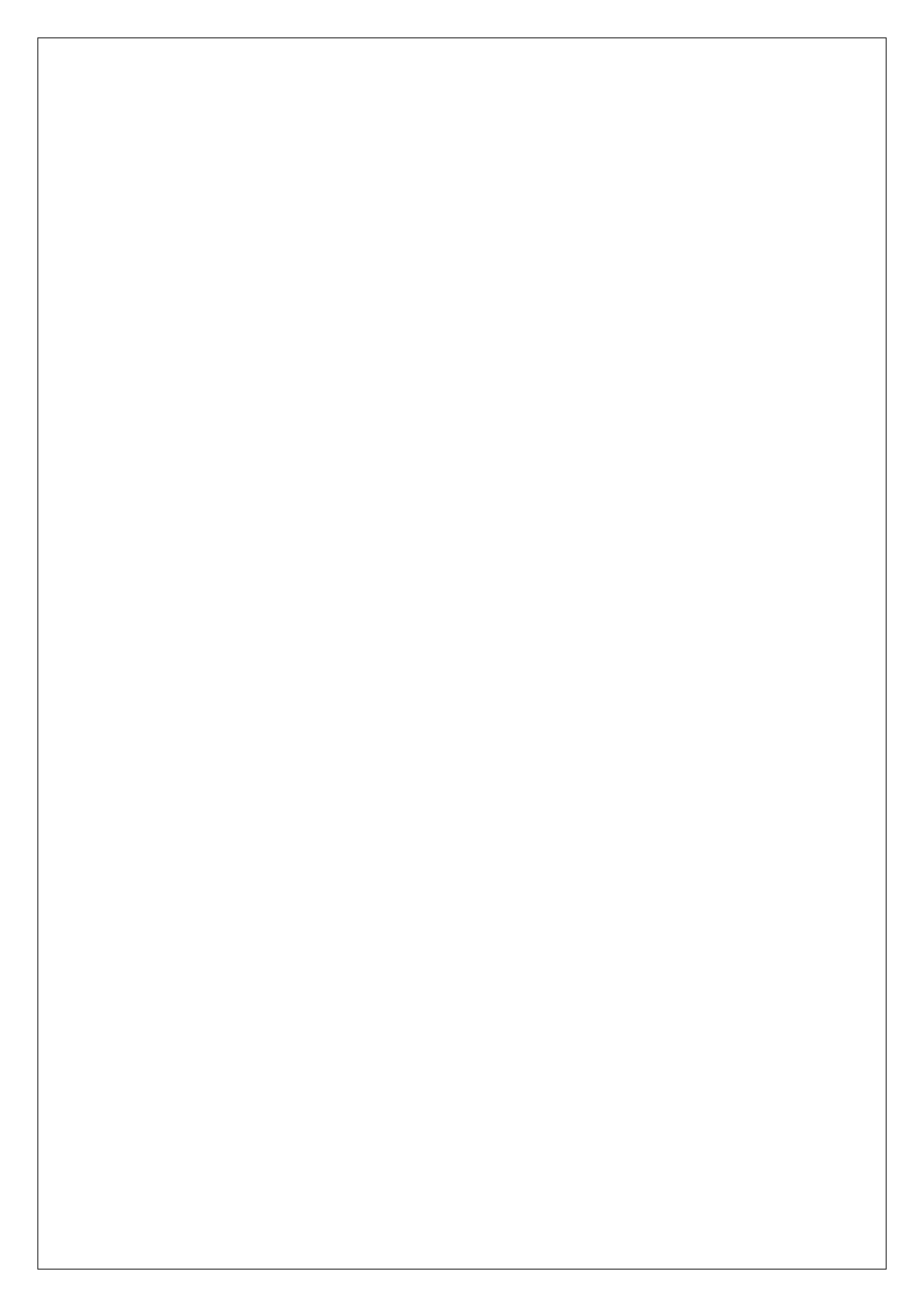# **2016 School Annual Report**

*St Bernadette's is a co-educational school, catering for students from Reception to Year 5 in the St Ann's Parish and neighbouring suburbs, in Adelaide, South Australia. Founded by the Dominican Sisters in 1952, St Bernadette's continues to educate students in the Dominican tradition where the Four Pillars of Dominican Spirituality - Ministry, Study, Prayer and Community, are evident in the daily life of the school. With an enrolment of 116 students, St Bernadette's is a community oriented school which aims to provide a safe and personalised learning environment for all students. Our school community is enriched by families from nineteen different cultural backgrounds and we celebrate the diversity and learning opportunities this multicultural environment affords all our students. Working in close partnership with families, we are able to create a caring and co-operative environment that is supportive of all students. St Bernadette's School strives to provide high quality Catholic education which enables all students to reach their potential. Programmes offered in and out of the classroom are designed to promote a love of learning and to enable all learners to achieve success. In addition to a rigorous curriculum programme which includes Italian and Performing Arts, we presently offer: Specialised Reading Support and Wellbeing programmes, individual music tuition (available to interested students), after school netball, soccer, basketball and cricket competitions, Student Representative Council (SRC) and Out of School Hours Care. Our classrooms are dynamic and contemporary learning spaces, all fitted with interactive whiteboards, computers and Sound-field systems to enhance the learning for all students. Our school boasts a small but strong Parents and Friends Committee which undertakes various fundraising and community building activities. St Bernadette's is a part of the South West Region of Catholic schools which provides a pathway for students from Reception through to Year 13 in conjunction with Cabra College, Sacred Heart College and Marymount College.*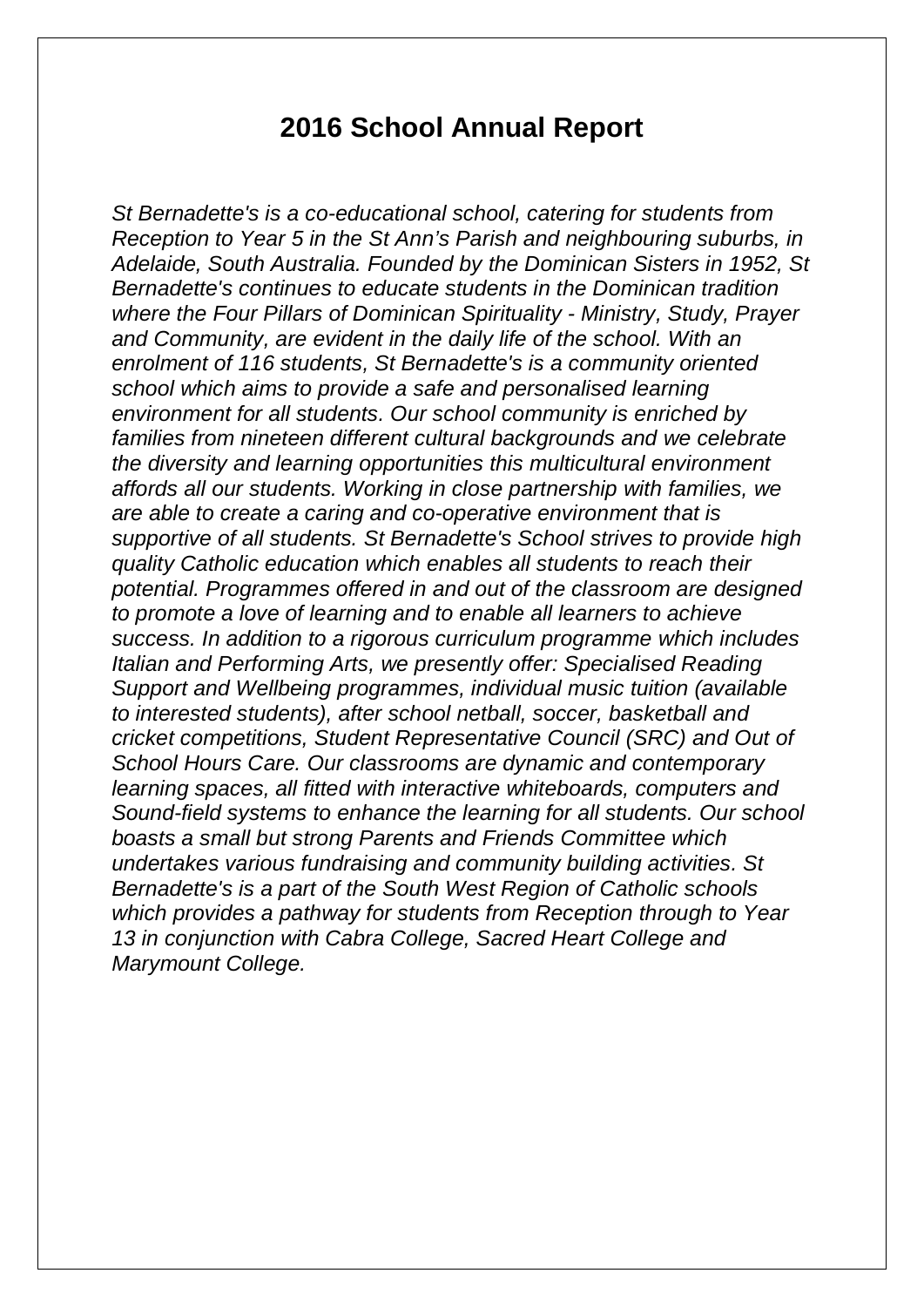# **School Board Report**

As a Deputy Chairperson of the St Bernadette's School Board, it is my honour to respectfully present this annual report to the school community on behalf of the Board. The members of your School Board are proud to serve the whole school community and promote the Catholic beliefs, rituals, and values together with the Dominican spirituality.

2016 has been an exciting year for St Bernadette's school. We had wonderful events during the year such as Sports Day that have seen excellent participation from parents and staff. There's been physical improvements around the school such as the sand pit with a waterbed and a new shade sail that has brought wonderful new play experiences for the children. The School Board this year has had a wonderful year with having more members than years before which makes for louder and more enjoyable meetings as long as they start and finish on time. This year we welcomed new members: Belinda Mathews, Michael Patriarca, Kylie Minervini and James Kho.

Being part of the Board is only a small time commitment and is very rewarding. Although we have increased our numbers this year we would like to invite and encourage any parents with an interest to take the time to attend a meeting and see if they would like to join the Board.

On a final note, I would like to say how rewarding it is to get involved in school activities and I would like to encourage others to volunteer.

Joshua Clayton

### **FUNCTIONS OF THE SCHOOL BOARD**

The functions of the School Board are prescribed by the Catholic School Board Constitution as follows:

- The promotion of Catholic education;
- The active promotion and support of the Catholic ethos of the School;
- Planning for the present and future operation of the School, in accordance with the relevant CESA policies and procedures;
- The management of the School's finances, including the approval of the annual budget, and the endorsement of School Fees, in accordance with the CEO directive;
- Advising the Principal with respect to the formulation and review of School policy, and to respect the Principal's role in the management of the School;
- Ensuring that the School Community, the Parish, the P&F Association and other interested parties are aware of the Board's activities and decisions;
- That the Board is a liaison agent between the School and the School Community.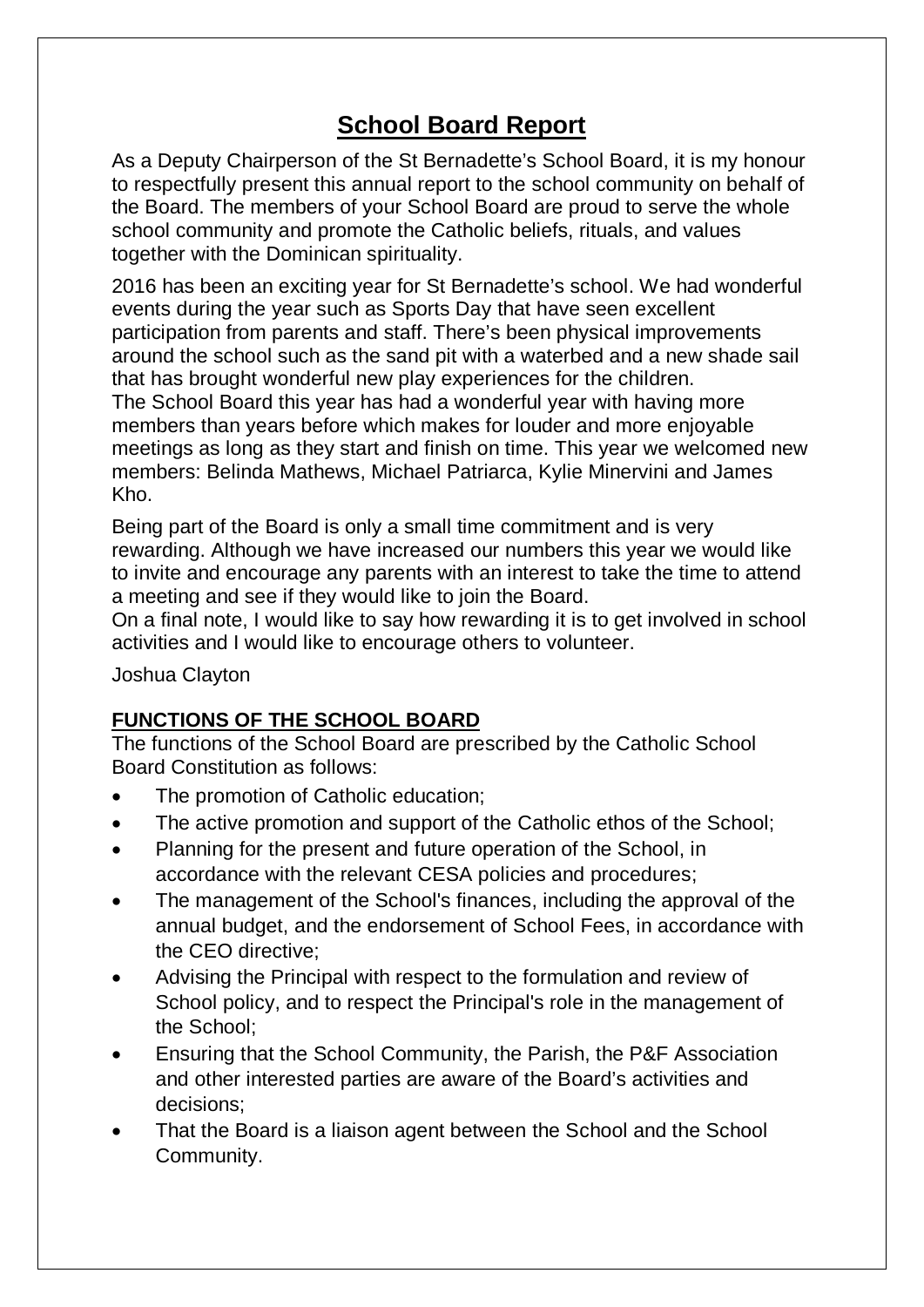#### **St. Bernadette's School Board For 2016**

- President: Fr. John
- Executive Officer: Denise McGrath
- Chairperson: Joshua Clayton
- Deputy Chairperson: David Adams
- Secretary: Chrissy Manolakis
- Finance: Con Tsimiklis
- Member: Belinda Matthews
- Member: Fiona Davies
- Member: Jo Hentschke
- Member: Yog Raj Rai
- Member: Sherryl Delaine
- Member: James Kho
- Member: Kylie Minervini
- Member: Michael Patriarca
- Staff Representative Lynda Moser

#### **Leadership Report**

2016 started with families being invited to "have a chat "with their child[ren]'s teacher before the school year started. It was an opportunity for parents/caregivers to share their wisdom and hopes for their child[ren] with the class teachers.

This coupled with the first two weeks being assigned to a Wellbeing Programme focussing on: building relationships, connecting students within their class and with the wider school community, creating each child' safety network and establishing class agreements laid a strong and positive foundation to learning and being "Community" for the remainder of this year. This Year's theme *"A Grateful Heart"* also enriched our school community with its focus of being aware of all the positive things in our lives by being thankful **in** all things, not **for** all things, and trying to be people of hope. Classes were also involved in Lenten liturgies which helped them to focus on the lives of people in poorer countries and gain an understanding of how our fundraising can support Caritas in setting up projects that will help empower communities to become self-sufficient.

We were fortunate to have the Adelaide Crows come to our school and run a workshop on "Growing with Gratitude" with all the students. The children were fascinated and the programme fitted in so well with our theme. The players shared the following Five Habits of Happiness: *An Attitude of Gratitude, Random Acts of Kindness, Positive Reflection, Being a Wellbeing Warrior and Operation Home Service*.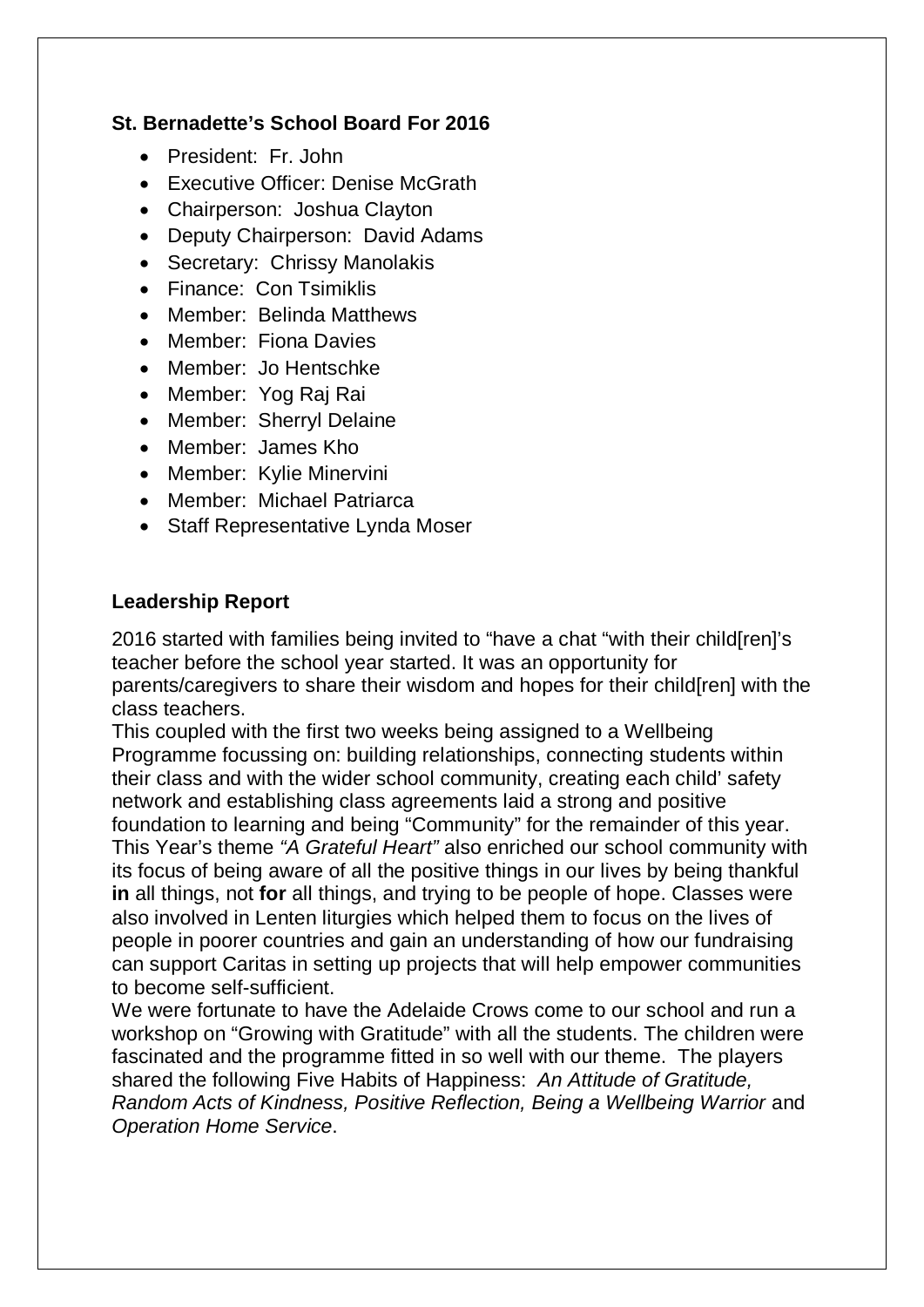# *Leadership (Cont.)*

They discussed with the children that learning these simple habits helps to develop the life skills needed for a healthy and successful life, which are Gratitude, Kindness, Mindfulness, Optimism and Happiness.

Throughout the year we have had many events where the Dominican Pillar of Community was certainly visible in our school, strengthening relationships and promoting a sense of belonging, including the following:

#### **Harmony Day – Our Diversity Is Our Strength**

"We are one, but we are many and from all the lands on earth we come…" The children thoroughly enjoyed celebrating Harmony Day and it was delightful having many students and even some parents wear their National Dress for our afternoon events. It was very enlightening also to hear more about their cultural practices and how they value both their home country and Australia.

Then our school continued celebrating Harmony Day that evening by enhancing Mitcham Council's celebrations with "song". Many of our students and their families came along and sang "*We are Australian*" to over 20 people and their families who were naturalised and many other spectators. They did an amazing job and we are thankful to the families taking this time to give to the wider community.

Our school community is so blessed by being multi-cultural as we all have so much to offer one another!

#### **Holy Week**

Each year the whole school gathers to re-enact the last few days of Jesus' life from his triumphant entry into Jerusalem to his death on the Cross and burial. Classes put a lot of effort into recreating the events with reverence. For some of our children this is their only experience of the Easter story – a story of Christian hope - through the resurrection!

#### **CATHOLIC EDUCATION WEEK - (13th May to 20th May)**

The key message of Catholic Education Week for all Catholic schools in South Australia was – *Where Every Child Matters.* Catholic Education Week was an opportunity for all Catholic schools to celebrate our distinctive mission and share things that are special about our schools and ethos with families, parish and the wider community.

As a Catholic school, we are called to do more than just pass on the faith: we are invited to translate our faith into deeds so we are truly living God's Word. Influenced by Pope Francis' encyclical – Laudato Si – St Bernadette's staff and students were involved in a variety of activities that helped us see how we are linked to God, to each other and to all of creation - and inevitably to come to a realisation that creation is God's gift to us, full of beauty and wonder, and it belongs to everyone. So let us work together to live out the message of Jesus… to create a better world for future generations where we take care of, respect and value our 'common home'.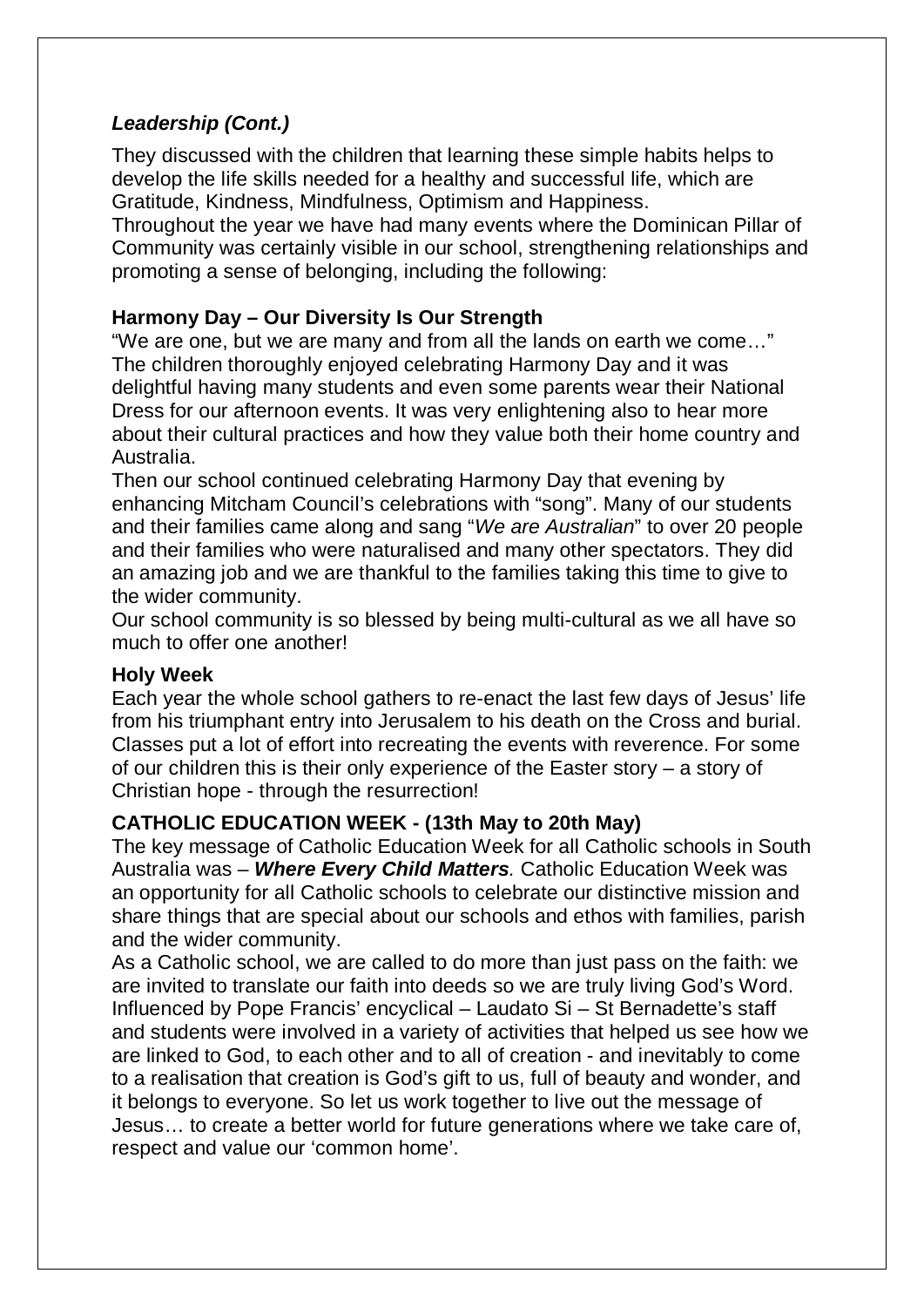#### *Catholic Education Week (cont.)*

Our school celebrated Catholic Education Week with a whole school liturgy and an Open Morning where families were invited to morning tea and to visit all classrooms. Other activities included student artwork: self-portrait on bunting (displayed around the school), Bunnings incursion for all classes, "Rocky" riverbed activity (gold coin donation), Teddy Bears Picnic at school for both R/1 classes, Yrs. 3-5 Excursion, Rec/Yr. 1 Assembly and "Enjoying the Environment" Activities

Catholic Education Week and NAPLAN were both in Term 2 where our Dominican Pillar focus happens to be the Pillar of Study.

#### **Mother's and Father's Day stalls**

Each year the students really enjoy being able to buy a Mother's Day/Father's Day gift at school and we are sure that their presents would have bought smiles to their [special person's] faces!

Thank you to the families who helped with these events by donating gifts and a very special thankyou to the mums who organise such events so that they run smoothly.

#### **Swimming Week**

It's our second year of having swimming lessons and it was great to see how confident most children were in the water and to see how their skills had improved throughout the week. Special thankyou to staff and volunteers who ensured that this week went so smoothly, WELL DONE!!!!

#### **Sports Day**

This year Sports Day was held at school on our oval, and despite a few showers in the morning, the day was a huge success - thanks to Mrs Lagana, the staff and our wonderful parent helpers.

St Bernadette's team won both the Sports Shield and Spirit Shield - a first!

#### **Sport Teams' Hats**

This year all children were given their Sports' hats that they could wear on their PE days and they were very excited about using these hats to further identify their teams!

#### **New Sports Shed**

Half way through the year our Parish kindly gave us the use of the huge garage in the Parish carpark and we decided to use it as our Maintenance shed and as a storage space for our large Sports equipment. We also decided that we would use the large shed near to sandpit as our Sports equipment storage area as we have so much equipment that our Sports room was overcrowded!

In fact when Megan, Peter and Bernie transferred all this equipment over we found some that we couldn't even recall having. Our school is so blessed by this abundancy of wide range of sports equipment and we know that our children will love being able to access it more freely during their play times too.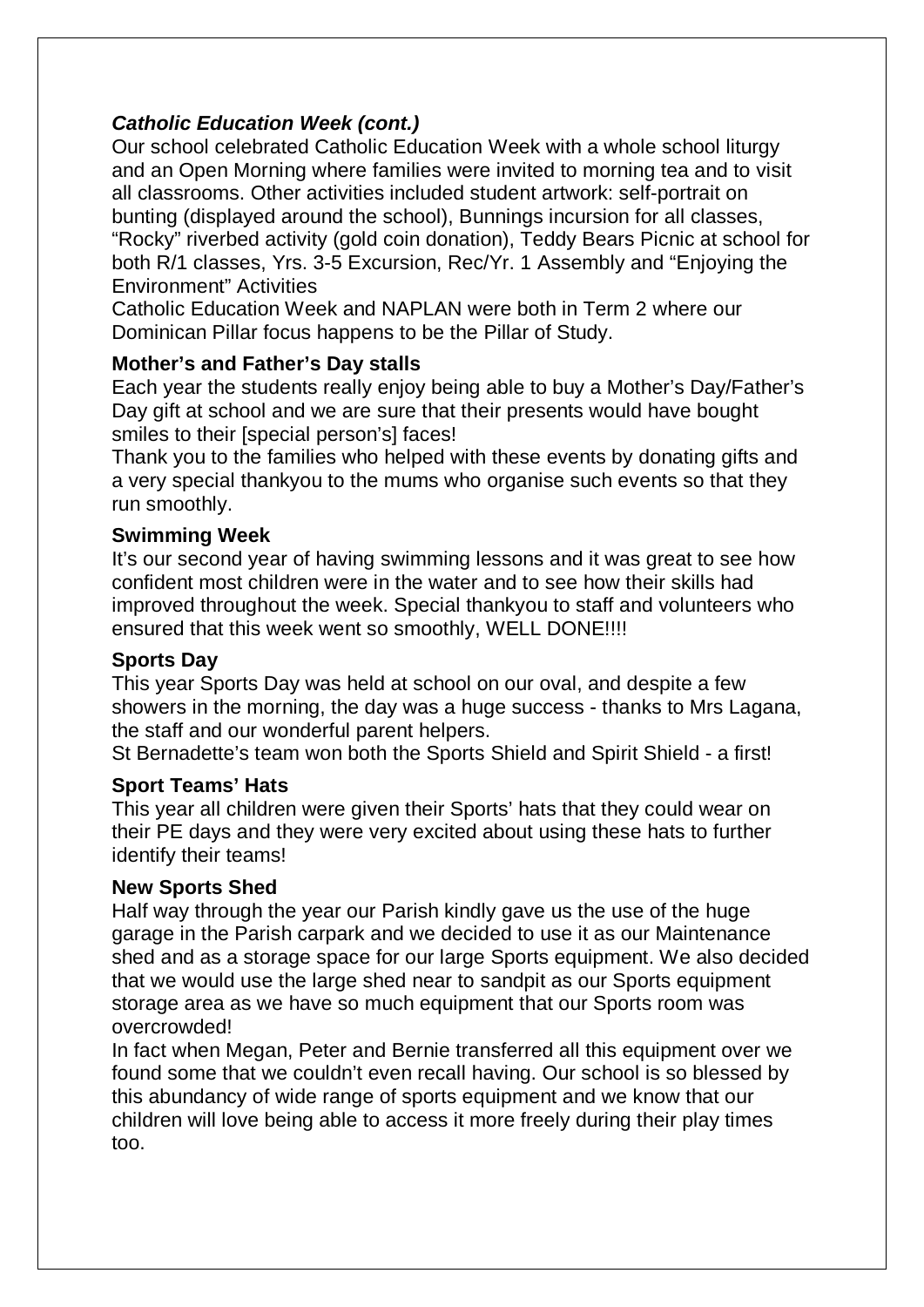#### *New Sports Shed (cont.)*

Thanks to Peter and Bernie for being such great removalists and a special thank you to Megan for organising the new storage area so professionally!!!

#### **Sandpit Upgrade**

With the help of our students' ideas our sandpit has been upgraded and children now have an exciting water play area and the cubby house is in high demand.

#### **Frog Pond**

This is another development, led by Jackie Hodgson and created by our children that has all students fascinated. Jackie applied for a small grant early in the year and then the senior students designed the project. They measured the pond, dug out the soil, and with the help of Jeremy Gramp [frog pond expert] finally finished it by the end of the year. Erin Coppins gave us goldfish as a farewell gift and they have thrived over the Christmas holidays. We are "waiting" for some frogs to make it their home and we know that when the students hear the first "croak" they will be so excited!!!

#### **Movie Night**

Once again P&F has created such a great family night at the movies. We think that it was the best response so far with many families coming along to enjoy the double movie session in the Parish hall. A special thankyou to Fiona and Stephen Davies for turning the hall into a theatre and for ensuring that the night ran smoothly. Special thanks to Michelle, and Belinda for helping with serving food and beverages. And thankyou to Michael and Jo for letting us use their coffee machine: delicious coffee!!!!!

#### **The Pillar of Ministry in action:**

#### **Our Garden Market**

This year the Year 3/4 class, Mrs Jones and Miss Coppins had a Garden Club and twice a week they looked after our garden. They planted flowers, fruit and vegetables and made sure they had enough water to grow. In 4<sup>th</sup> Term we held our "Market Day" and it really showed that our students want to make a difference to others' lives. They spent many hours preparing their stalls and were very excited about selling their wares. Students, staff and families created an amazing atmosphere where everyone was having fun selling, purchasing, eating and chatting with one another!

Huge thank you to everyone: You raised \$454.65 for Catholic Charities.

#### **St Vincent de Paul**

During 2016 we continued our support of the St Vincent de Paul Winter Appeal and the Parish Giving Tree. In addition, Miss Coppins and the Yr 3/4's organised a successful Biggest Morning Tea.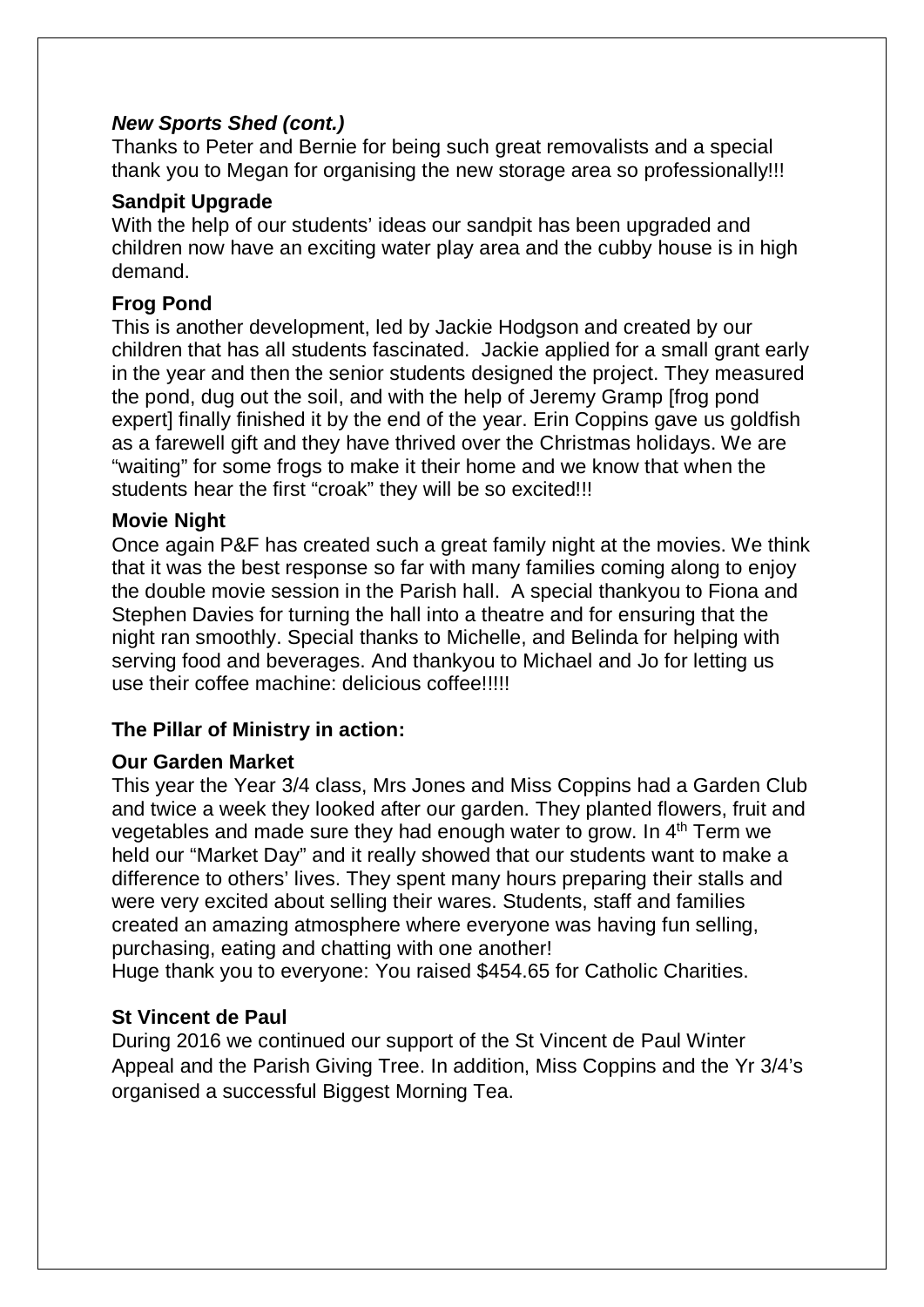#### **The Pillar of Prayer**

The Pillar of Prayer was visible in our classrooms and our school liturgies throughout the year. Parents were invited to class prayer and students were encouraged to give thanks to God for the graces in their lives and to pray for the less fortunate. During Term 3 families were invited to add prayers from different faiths on the Prayer Board in the Front Office.

#### **Journey to Emmaus**

The Year 5's participated in the Journey to Emmaus Programme which offers an opportunity over 3 days throughout the year to befriend students from 4 other Parish schools in our region in readiness for Middle school. Our school hosted the first day with over 140 students descending on our school grounds!

#### **Our Year 5 Choir**

Sadly, these students missed out on performing at the Festival Theatre due to electrical storms but fortunately they were able to participate at a twilight concert later in the year.

Our Year 5 students who were able to come along spent several hours rehearsing, then after a short break performed beautifully! Throughout this time, they represented our school so well with both their behaviour and singing!

#### **Sacraments**

St Bernadette's supports the Parish Sacramental Programme. We had 5 students celebrate First Reconciliation and 6 students celebrated First Communion/Confirmation.

#### **LAP Volunteers**

Sadly we lost 2 longstanding volunteers this year who have supported many students with their learning and music respectively over many years. Mr Baker passed away after a short illness and Sr Lourdes moved interstate to be with her community. We are grateful for the time they volunteered at our school. Sr Lourdes turned 80 this year and the school was involved in a special Mass in her honour.

#### **Staff Professional Development**

Our main focus for this year has been based on Visible Learning with an emphasis on quality feedback to students. Each teacher had set goals within this domain focusing on developing their skills in involving students with quality feedback. In order to gather data on this, earlier in the year students were surveyed on the quality of feedback that they perceive they are experiencing within their learning journey.

Teachers used this data to inform their practice and guide them in defining their professional development. Throughout the year teaching staff were also involved in high quality Instructional Rounds training involving three schools. We spent two days learning, gathering non-judgemental data during Literacy blocks, reflecting on this, identifying patterns and giving suggestions for improvement.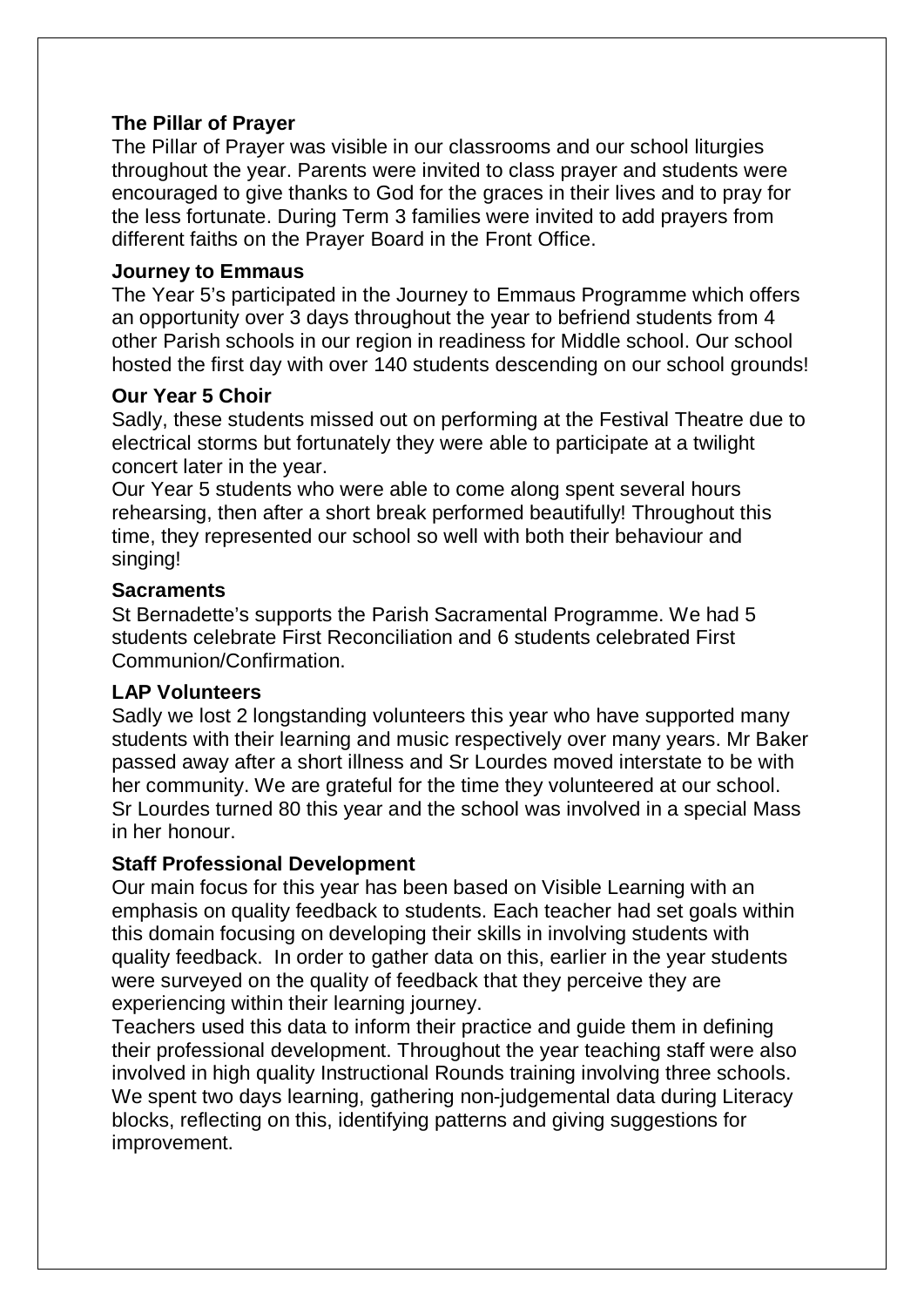# *Staff Professional Development (Cont.)*

Then throughout the year each school underwent such an Instructional Round gathering data on their professional pedagogies with the goal of improving current teaching practices.

Our school's data was collected on quality feedback and the data indicated that since our last Instructional Round carried out in October 2015 there has been a marked improvement within this area of Visible Learning.

Staff will continue to focus on quality feedback next year as well as other Professional Development.

#### **2016 Annual improvement plan**

At our last School Board meeting we presented a report on our Annual School Improvement plan. We have achieved nearly all of our targeted goals :

- Teachers' learning programmes based on students' data from Reading levels Pat M and Pat R and class based assessments
- Visible Learning is central to these documents with WALTs and WILFs.
- Students being more aware of Learning Intentions in Maths and English
- Detailed IEPs based on current data and reflecting clear learning intentions
- Staff achieving their Professional Learning goals

Our goal of involving families in prayer class time has had limited success and next year we will pursue this further.

### **The end of the Year**

Our last student day for 2016 was Wednesday beginning with our End of the Year Mass and culminating with Carols evening. Then on the following two days teachers gave a highly detailed student handover, including 2017 Individual Education Plans ready for 2017 and also mapped out the curriculum for 2017.

The above report is only a "snapshot" of the year but it does highlight the excellent and diverse life here at St. Bernadette's school.

Thankyou students, families and staff for working in partnership, ensuring that 2016 was a brilliant year and that we continue to be a safe, happy learning environment for all.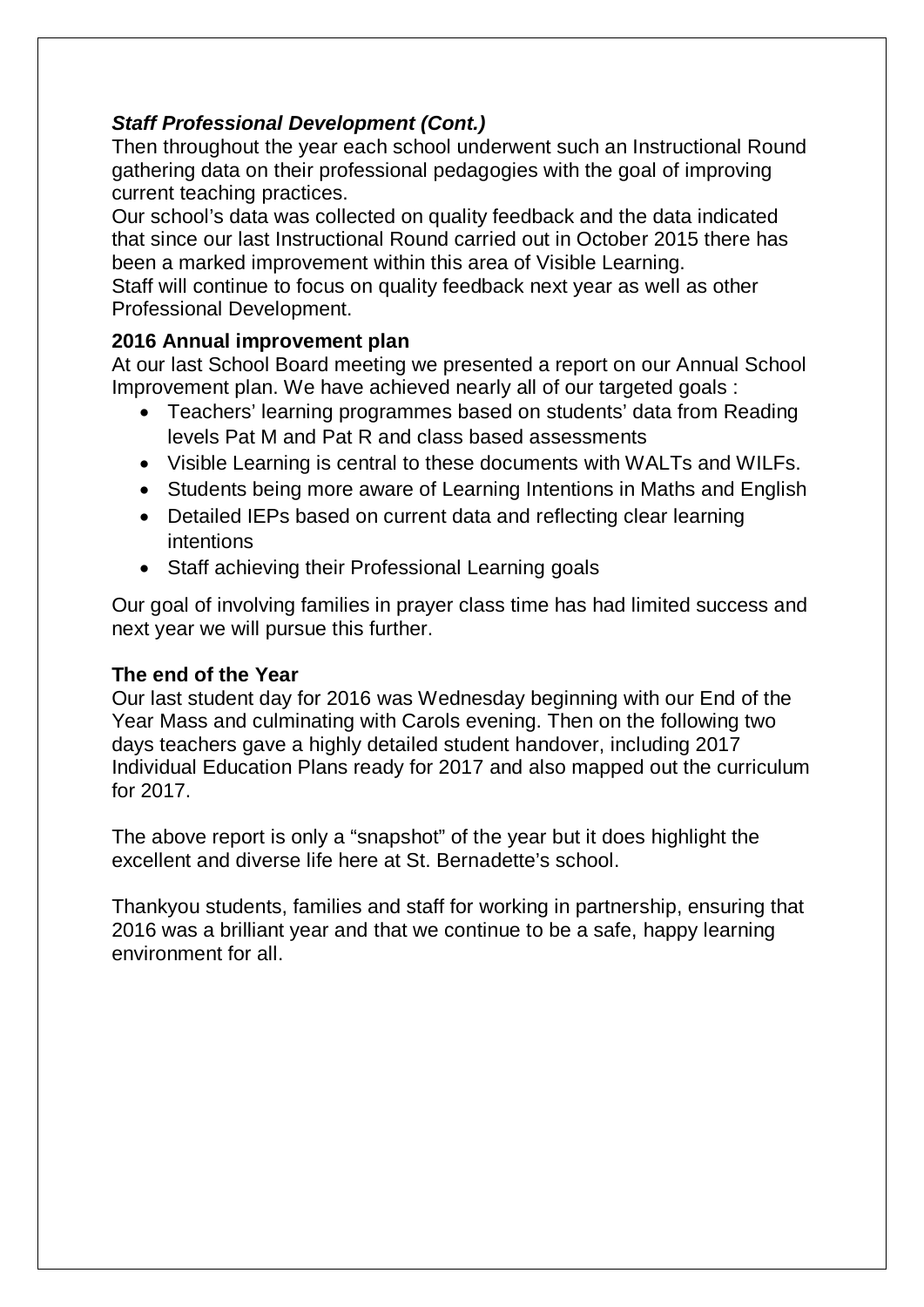# **Surveys**

#### Family:

Throughout the year we carried out a couple of surveys but sadly only a few families responded. 16 families opened our electronic "End of Year" survey but only 6 completed it. Within the 6 participants' responses there were many celebrations shared. Feedback provided of our staff was very positive with feedback specific to the high levels of respect and encouragement they provide our students. All respondents spoke highly of our See Saw app, enjoying the opportunity to see what was happening in the classroom, however all agreed they would like to see more regular updates posted. Community events also received positive feedback of being welcoming and inclusive throughout the survey, with one family commenting the change of venue for this year's Sports Day to school, made the event more accessible to our community.

The Overall Satisfaction for the Year scale was four parents very satisfied, two parents satisfied and none unsatisfied.

#### Students:

We received feedback from 47 students' surveys, from grades  $3 - 5$ . Overall they indicate that they had a great year with a significant majority enjoying their learning journey from all activities listed such as Book Week, sports clinics and charities. When given the opportunity to highlight what the students enjoyed most this year, these were their responses:

- Market Day stall
- Sports Day and sports clinics
- Italian and music lessons
- Dance and yoga
- Swimming Week
- Roald Dahl activities. including making dioramas and watching the BFG
- Being with their friends and class groups
- Journey to Emmaus
- Leadership opportunities and responsibilities
- Art
- The new sandpit area

The students were also given the opportunity to provide suggestions for what they would like to see in 2017;

- Science
- New laptops
- More sports clinics
- Netball carnival
- Tennis
- More excursions /incursions
- A swing in the playground
- Christmas stall
- School fair /fete
- Football and tennis teams
- The basketball ring to be extended to full height
- The frog pond finished
- More sandpit toys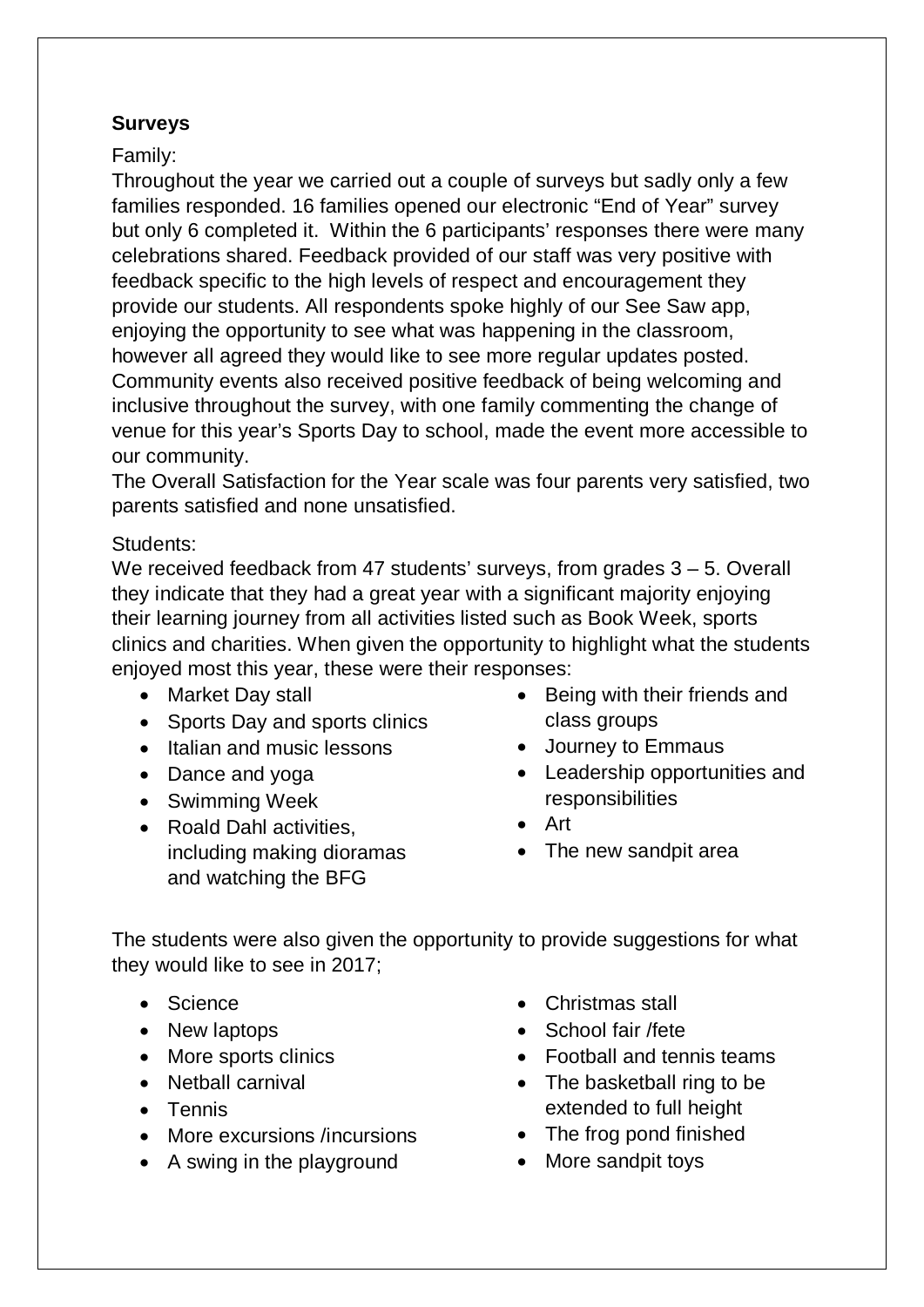#### *Surveys (cont.)*

Staff:

Instead of surveying staff this year we incorporated it with the Staff Appraisal process and staff were asked to grade their overall satisfaction from 1 to 10 with 10 being the most satisfied.

We collated the following results

| score | <b>Number of</b><br>staff |
|-------|---------------------------|
| 6     |                           |
|       | 6                         |
| 7.5   | 2                         |
| 8     | 3                         |
| a     |                           |

Each staff member also shared their celebrations and challenges which were pertinent to them within their position. Then we [Leadership and individual staff member] recorded a plan of action for 2017 to address any concerns and future growth.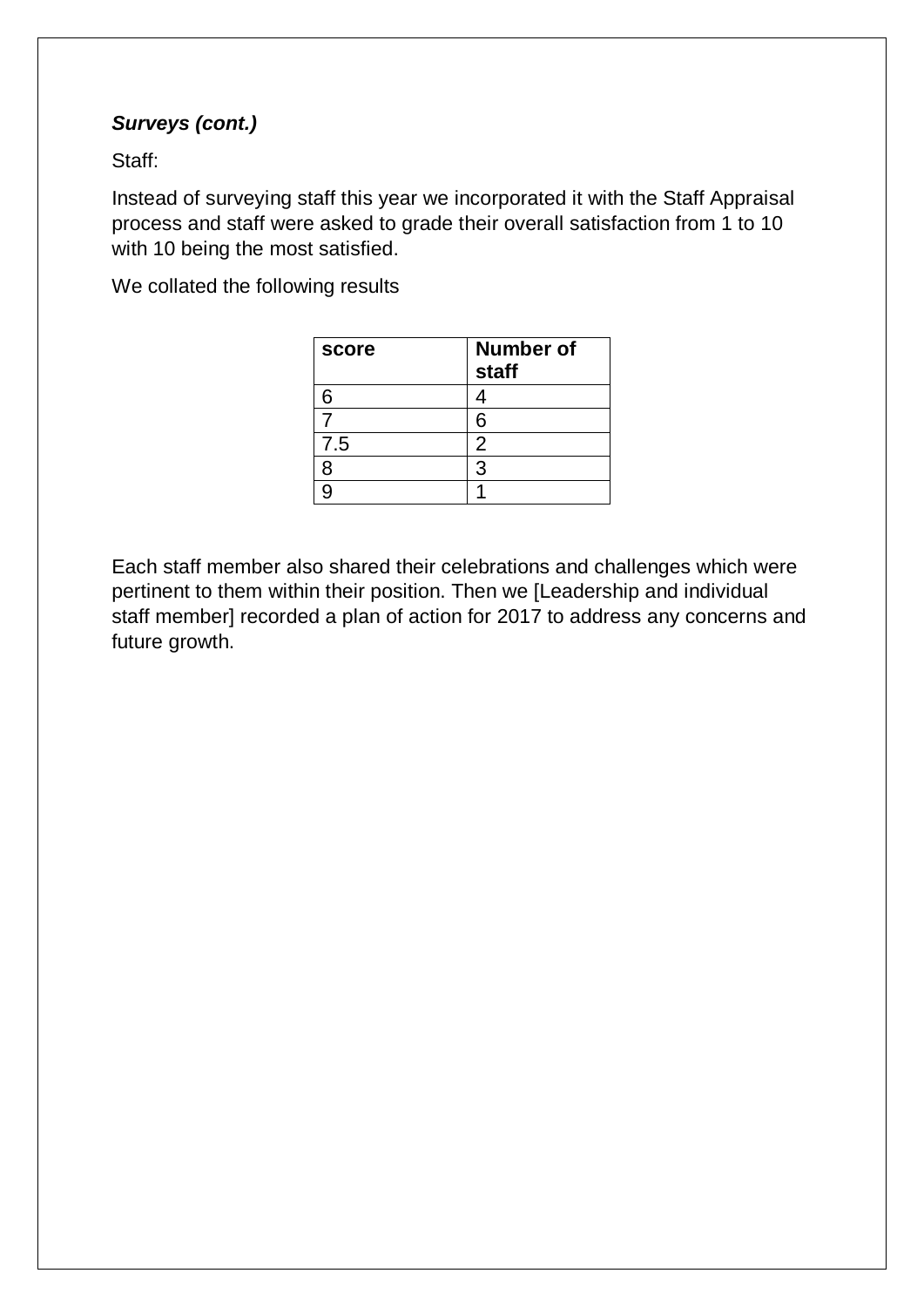#### **NAPLAN**

NAPLAN testing is one of a number of assessment tools used to track the progress of our students here at St. Bernadette's. We use these results to inform our teaching and assist us in planning learning programs that meet the students' individual needs.

In 2016 100% of our Year 3 and Year 5 students were involved in NAPLAN testing and all showed a genuine commitment and work ethic during the NAPLAN testing. The overall results indicated that in both years 3 and 5 all but 2 of our students reached the National Benchmark in all areas.

The Year 3 cohort recorded 100% achievement of the National Minimum Standard in Reading, Writing, Spelling and Grammar & Punctuation and 95% achievement in Numeracy.

The Year 5 cohort recorded 100% achievement of the National Minimum Standard in all areas of NAPLAN testing, Reading, Writing, Spelling,Grammar & Punctuation and Numeracy.

# **YEAR 3**

|                                |       | <b>Mean Score</b> |       |      | Mean Scores as<br><b>Proficiency Band</b> |      |      | % of Students who<br>achieved the NMS |      |
|--------------------------------|-------|-------------------|-------|------|-------------------------------------------|------|------|---------------------------------------|------|
| Component                      | 2014  | 2015              | 2016  | 2014 | 2015                                      | 2016 | 2014 | 2015                                  | 2016 |
| Reading                        | 434.9 | 451.6             | 424   | 5    | 5                                         | 4    | 95   | 100                                   | 100  |
| Writing                        | 379.9 | 412.1             | 412.4 | 4    | 4                                         | 4    | 89   | 100                                   | 100  |
| Spelling                       | 454.3 | 455.1             | 425.3 | 5    | 5                                         | 4    | 100  | 100                                   | 100  |
| <b>Grammar and Punctuation</b> | 430.2 | 419.4             | 436.5 | 5    | 4                                         | 5    | 100  | 100                                   | 95   |
| Numeracy                       | 408.2 | 403.2             | 383.6 | 4    | 4                                         | 4    | 100  | 94                                    | 95   |

#### **NOTE:**

Aggregate values are not reported for schools with less than 5 students contributing to the aggregate of interest.

### **Year 5**

School Mean Scores - Proficiency band and % of students who achieved at or above National Minimum Standards (NMS)

|                                | Mean Score |       |       | Mean Scores as<br><b>Proficiency Band</b> |      |      | % of Students who<br>achieved the NMS |      |      |
|--------------------------------|------------|-------|-------|-------------------------------------------|------|------|---------------------------------------|------|------|
| Component                      | 2014       | 2015  | 2016  | 2014                                      | 2015 | 2016 | 2014                                  | 2015 | 2016 |
| Reading                        | 492.2      | 493.6 | 545.1 | 6                                         | 6    | 7    | 100                                   | 91   | 100  |
| Writing                        | 447.4      | 443.7 | 491.5 | 5                                         | 5    | 6    | 79                                    | 82   | 100  |
| Spelling                       | 501.4      | 485.9 | 522.1 | 6                                         | 6    | 6    | 95                                    | 82   | 100  |
| <b>Grammar and Punctuation</b> | 497.8      | 453.5 | 545.3 | 6                                         | 5    | 7    | 89                                    | 91   | 100  |
| Numeracy                       | 486.5      | 467.9 | 512.8 | 6                                         | 5    | 6    | 100                                   | 100  | 100  |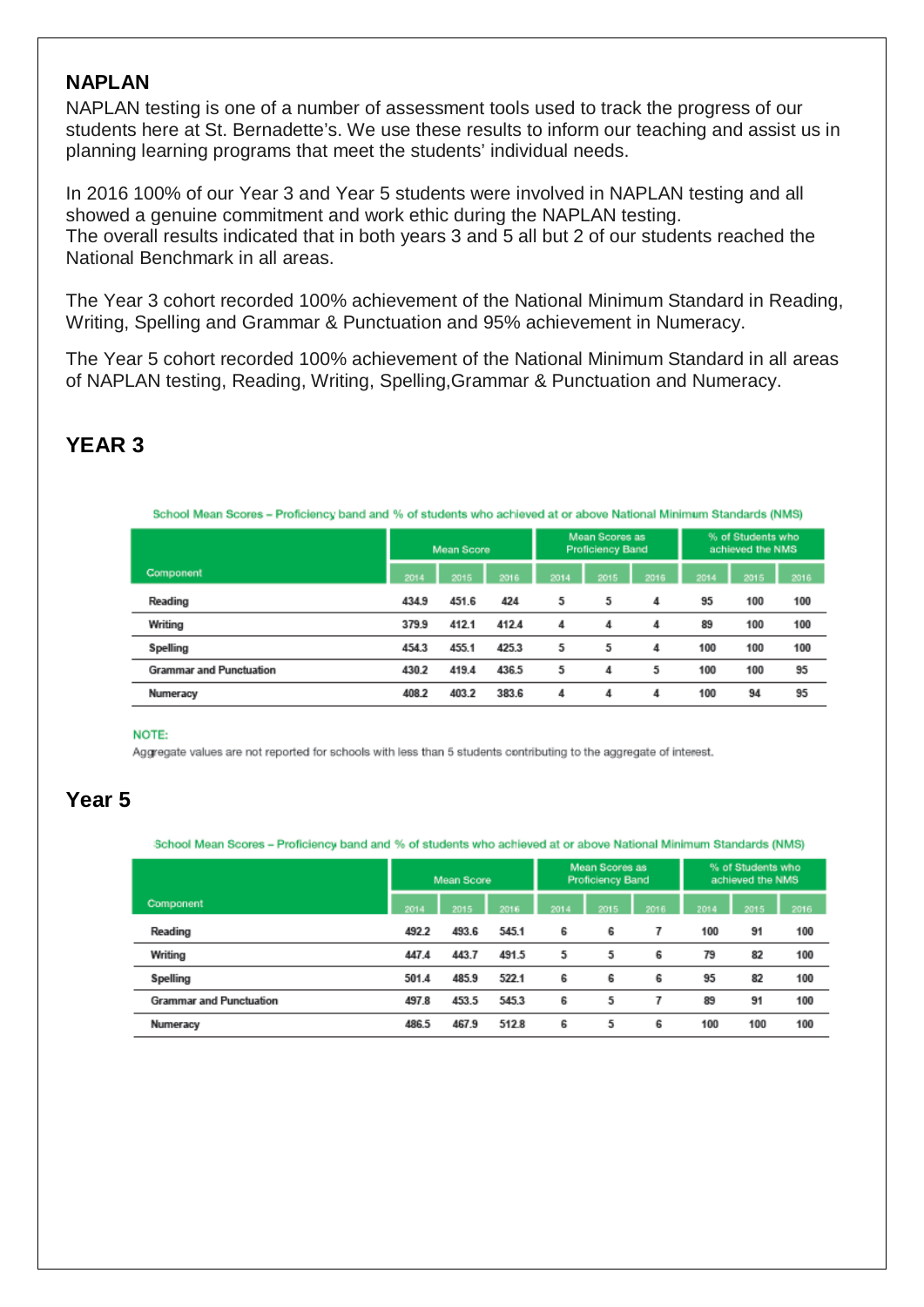# **Teaching staff numbers and FTE teaching staff numbers**

| Teaching staff                           | 11  |
|------------------------------------------|-----|
| Full-time equivalent teaching staff.     | 8.5 |
| Non-teaching staff                       |     |
| Full-time equivalent non-teaching staff. | 4.5 |

# **Teacher Qualifications:**

- 100% Bachelor of Education
- 3 Masters degrees
- 3 Graduate Diplomas
- 8 Graduate Certificate in Religious Education

# **Professional Learning Goals of teaching Staff**

All teachers have a set of documented and regularly reviewed goals related to both performance and development. They are supported in working towards these goals, including through access to high quality professional learning. Throughout the year each teacher gathers data and evidence which is then used to reflect on and evaluate their performance. They also receive regular formal and informal feedback on their performance. This includes a formal review against their performance and development goals at least annually, with verbal and written feedback being provided to the teacher

# **2016 Enrolments**

| <b>Total enrolments</b>                | 117   |
|----------------------------------------|-------|
| Girls                                  | 56    |
| <b>Boys</b>                            | 61    |
| Full-time equivalent enrolments        | 117   |
| Indigenous students                    | $0\%$ |
| Language background other than English | 48%   |

| <b>Year Level</b> | <b>Number of</b><br><b>students</b> |
|-------------------|-------------------------------------|
| <b>Reception</b>  | 16                                  |
| Year 1            | 30                                  |
| Year <sub>2</sub> | 15                                  |
| Year 3            | 23                                  |
| Year 4            | 19                                  |
| Year 5            | 14                                  |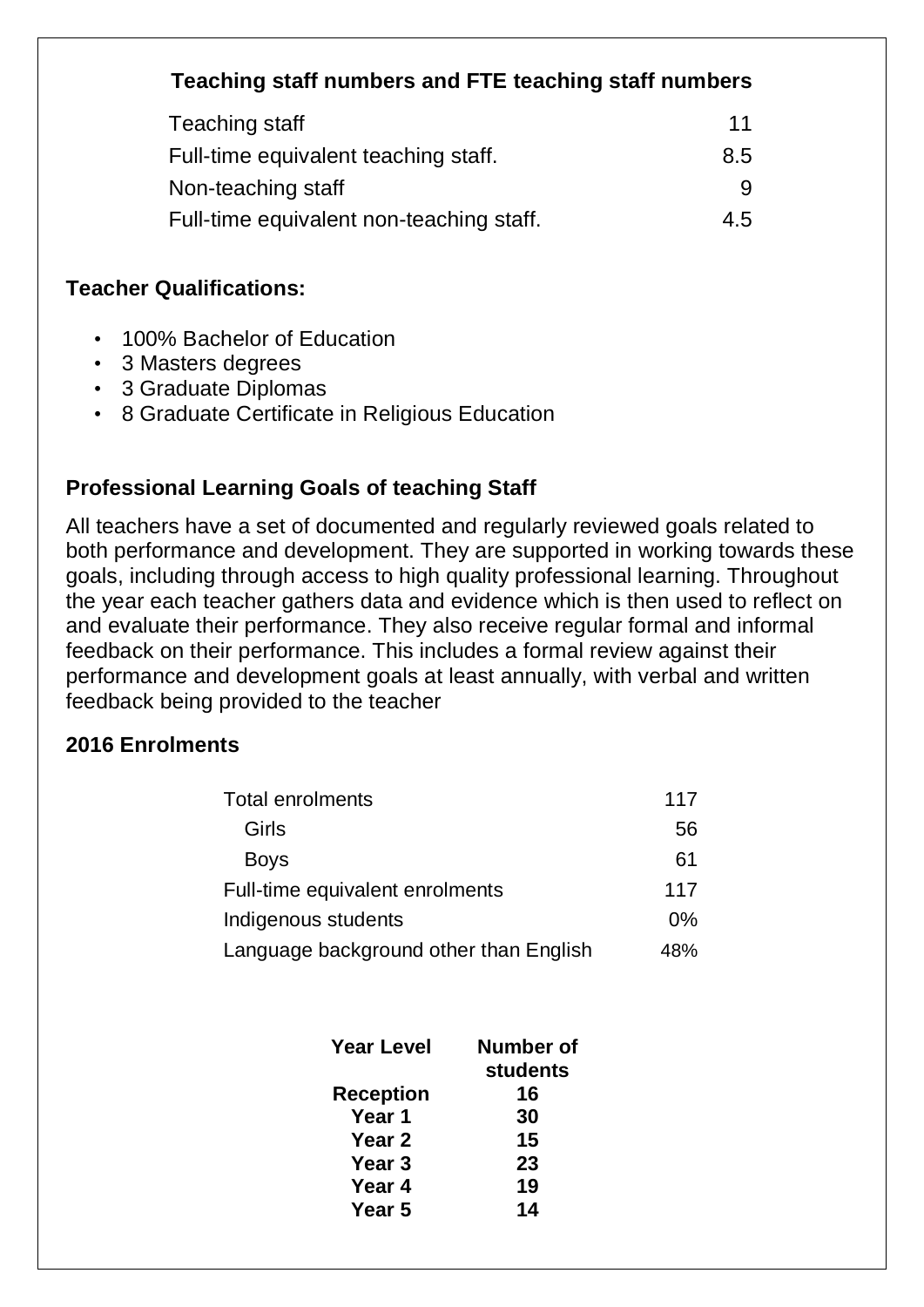# SES: St Bernadette' SES score is 98

The School's SES score is worked out by deriving this information from our families:

- Occupation dimension /3 Education dimension /3
- Household Income dimension /6 Family Income dimension /6

# **Student attendance rate 93%**

| Reception 93% |     | Year 3 | 93%    |
|---------------|-----|--------|--------|
| Year 1        | 91% | Year 4 | $94\%$ |
| Year 2        | 94% | Year 5 | 95%    |

**Please Note:** This information is based on the number of school days that students are required to attend against those days taken as absence.

Our current practice of monitoring students' absences involves the following steps

- Each morning teachers record the class roll and record the absences straight onto CESIS.
- Office staff contact those students' families if there is no known reason for extended absences
- Class teachers inform the Leadership Team if children are away frequently and/or if there is a pattern in their absences, such as every Tuesday.
- Leadership team contacts the family to discuss the issue and supports them if necessary.
- If the problem is serious and persists then the Leadership Team contacts the Attendance Officer so that it can be followed through.

It's excellent that most of our families inform the school and explain why their child is away. This is important so that we can work together ensuring that all students are safe.

| <b>Students</b> | <b>School Destination</b>  |
|-----------------|----------------------------|
|                 | Sacred Heart Middle School |
|                 | Cabra                      |
|                 | Marymount                  |
|                 | <b>Other Schools</b>       |

**Year Five Students starting their next phase of their Learning Journey…**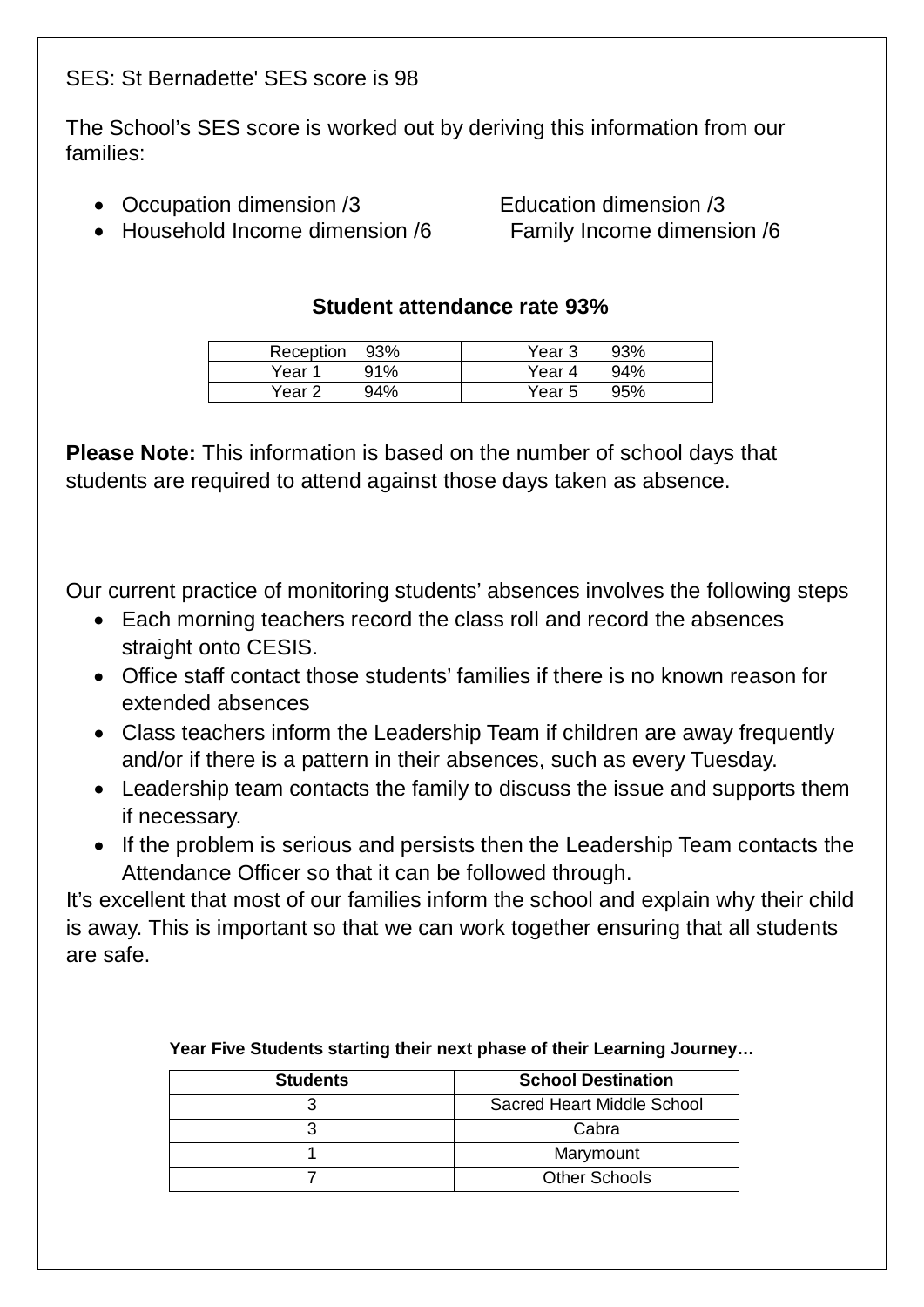| <b>Finance Report</b>                                 |                |                      |               |                          |        |                       |  |  |
|-------------------------------------------------------|----------------|----------------------|---------------|--------------------------|--------|-----------------------|--|--|
| <b>CASHFLOW REPORT</b>                                | 30-12-16       |                      |               |                          |        |                       |  |  |
|                                                       | <b>Actuals</b> |                      | <b>Budget</b> |                          |        | Variance              |  |  |
| <b>Income</b>                                         |                |                      |               |                          |        |                       |  |  |
| Receipts from families                                | \$             | 308,700.19           | \$            | 349,296.00               | -\$    | 40,595.81             |  |  |
| <b>Grant Monies</b>                                   |                | \$1,358,460.00       | \$            | 1,350,258.00             | \$     | 8,202.00              |  |  |
| LSL Reimb and CPF Allow ance                          | \$             | 17,753.00            | \$            | 4,100.00                 | \$     | 13,653.00             |  |  |
| CEO Income                                            | \$             | 21,892.71            | \$            | 26,000.00                | -\$    | 4,107.29              |  |  |
| Other Income                                          | \$             | 12,259.66            | \$            | 11,200.00                | \$     | 1,059.66              |  |  |
| Interest Income                                       | \$             | 3,496.83             | \$            | 1,000.00                 | \$     | 2,496.83              |  |  |
|                                                       |                | \$1,722,562.39       | \$            | 1,741,854.00             | -\$    | 19,291.61             |  |  |
| <b>Tuition Expenses</b>                               |                |                      |               |                          |        |                       |  |  |
| <b>Tuition Salaries incl Super</b>                    |                | \$1,084,125.50       | \$            | 1,139,438.20             | $-$ \$ | 55,312.70             |  |  |
| Stationery and materials                              | \$             | 13,045.70            | \$            | 16,529.00                | $-\$$  | 3,483.30              |  |  |
| <b>Other Tuition Expenses</b>                         | \$             | 83,184.40            | \$            | 94,168.00                | $-$ \$ | 10,983.60             |  |  |
|                                                       |                | \$1,180,355.60       | \$            | 1,250,135.20             | $-$ \$ | 69,779.60             |  |  |
| <b>Administration Expenses</b>                        |                |                      |               |                          |        |                       |  |  |
| Salaries and Super                                    | \$             | 13,118.49            | \$            | 148,641.29               | $-$ \$ | 135,522.80            |  |  |
| Maint, Garden, Clean                                  | \$             | 82,349.29            | \$            | 81,175.00                | \$     | 1,174.29              |  |  |
| Utilities, Rates, Rent & Telephone                    | \$             | 49,814.55            | \$            | 62,500.00                | $-$ \$ | 12,685.45             |  |  |
| <b>Insurance</b>                                      | \$             | 27,323.16            | \$            | 19,000.00                | \$     | 8,323.16              |  |  |
| <b>CEO Levies</b>                                     | \$             | 71,061.71            | \$            | 70,298.00                | \$     | 763.71                |  |  |
| Other Admin                                           | \$             | 42,195.99            | \$            | 50,600.00                | $-$ \$ | 8,404.01              |  |  |
|                                                       | \$             | 285,863.19           | \$            | 432,214.29               | $-$ \$ | 146,351.10            |  |  |
|                                                       |                |                      |               |                          |        |                       |  |  |
| <b>Current Liabilities</b>                            |                |                      |               |                          |        |                       |  |  |
| Overpayment Control A/c                               | \$             | 10,325.69            |               |                          | \$     | 10,325.69             |  |  |
| GST Payable A/C                                       | \$             | 70.77                | \$            | $\overline{\phantom{a}}$ | \$     | 70.77                 |  |  |
|                                                       | \$             | 10,396.46            | \$            |                          | \$     | 10,396.46             |  |  |
| Non Current Liabilities                               |                |                      |               |                          |        |                       |  |  |
| Enrolment fee refundable                              | \$             | 745.45               | \$            | -                        | \$     | 745.45                |  |  |
|                                                       | \$             | 745.45               | \$            |                          | \$     | 745.45                |  |  |
| <b>Current Assets</b>                                 |                |                      |               |                          |        |                       |  |  |
| <b>GST Receivables</b>                                | \$             | 2,072.44             | \$            |                          | \$     | 2,072.44              |  |  |
| Prepayments                                           | -\$            | 17,446.75            | \$            |                          | $-$ \$ | 17,446.75             |  |  |
| provision for Doubtful debts                          | \$             |                      | \$            |                          | \$     |                       |  |  |
|                                                       | -\$            | 15,374.31            | \$            |                          | $-$ \$ | 15,374.31             |  |  |
|                                                       |                |                      |               |                          |        |                       |  |  |
| <b>Capital Expenditure</b><br>Assets less than \$1000 | \$             | 8,160.72             | \$            | 5,000.00                 | \$     | 3,160.72              |  |  |
| Build Fixed equip & Improvements                      | \$             | 21,200.00            | \$            | 22,000.00                | $-$ \$ | 800.00                |  |  |
| Furniture & Equipment                                 |                |                      | \$            | 15,000.00                | $-$ \$ | 15,000.00             |  |  |
| Computer Equipment                                    |                |                      | \$            | 5,000.00                 | $-$ \$ |                       |  |  |
|                                                       | \$             | 29,360.72            | \$            | 47,000.00                | $-$ \$ | 5,000.00<br>17,639.28 |  |  |
| <b>Trading Accounts</b>                               |                |                      |               |                          |        |                       |  |  |
| P&F                                                   | \$             | 605.61               | \$            | 1,000.00                 | $-$ \$ | 394.39                |  |  |
| <b>OSHC</b>                                           | -\$            | 8,995.91             | -\$           | 6,000.00                 | -\$    | 2,995.91              |  |  |
| Uniform                                               | \$             |                      | \$            |                          | \$     |                       |  |  |
|                                                       | -\$            | 2,458.88<br>5,931.42 | $-$ \$        | 5,000.00                 | \$     | 2,458.88<br>931.42    |  |  |
|                                                       |                |                      |               |                          |        |                       |  |  |
| <b>Contra/Clearing A/cs</b>                           | \$             | 3,949.01             | \$            |                          | $-$ \$ | 3,949.01              |  |  |
|                                                       |                |                      |               |                          |        |                       |  |  |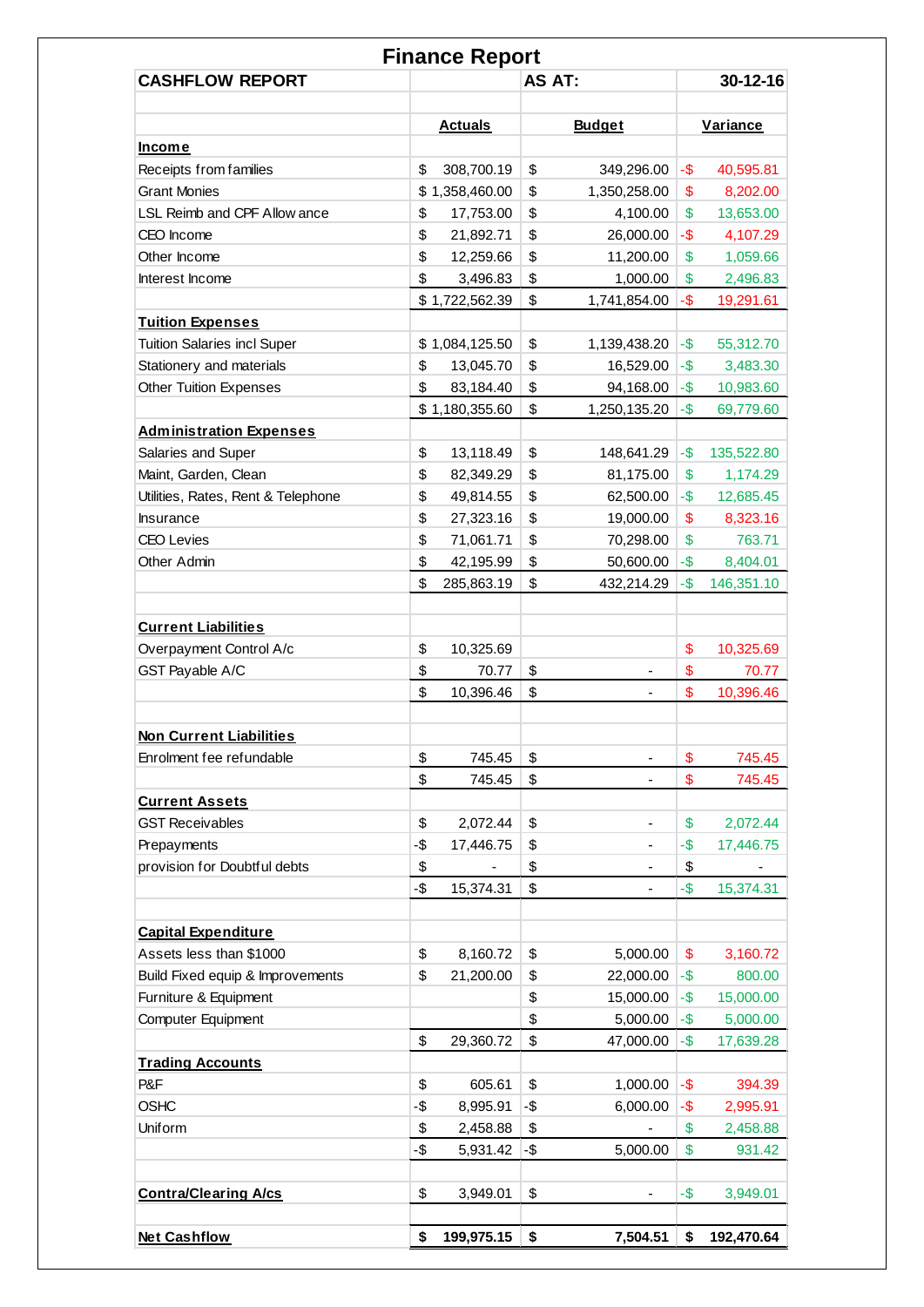



### **School Fees 2016**

#### Tuition \$1940

2 children, full fees less 5% 3 children, full fees less 10% 4 children, full fees less 15% 5 children, full fees less 20% Composite Fee \$415 per student per year Excursion/Sports Levy \$130 per student per year Resource / IT Levy \$398 per student per year Building Levy \$227 per family per year CEO Levy \$188 per student per year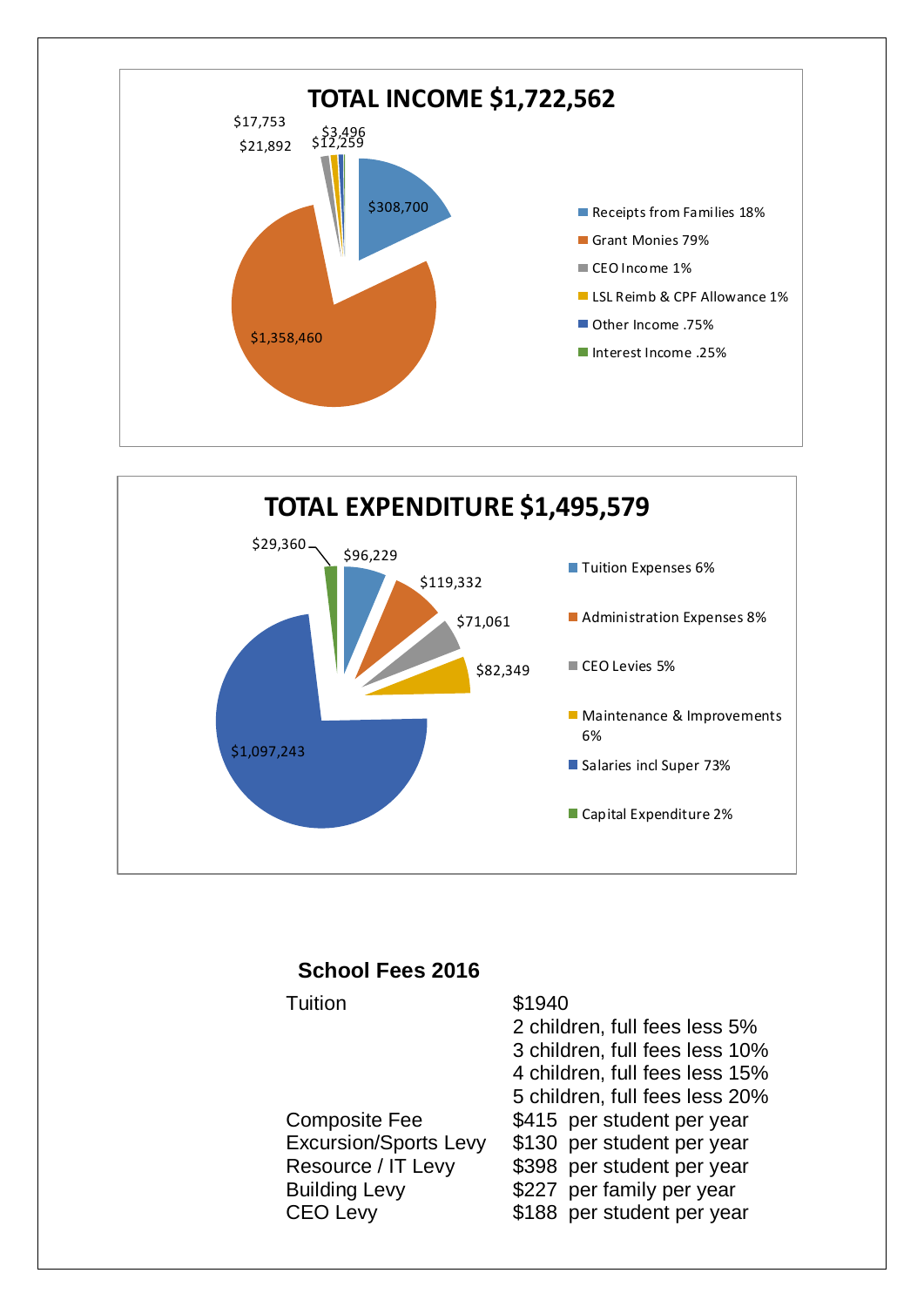#### **Work Health Safety & Welfare Report**

St Bernadette's follow the policy and procedure guidelines outlined in the Catholic Church Safety Manual which is in line with the WHS Act. 2012. The school is committed to meeting the standards required and to meet these objectives the active co-operation of all persons involved is required by the school in establishing and maintaining the highest possible safety standards. The aim is to ensure that workers, volunteers, visitors and other persons working on the site are safe from injury and risks to their health while involved in school activities.

This is how we achieved safety standards in 2016:

- Emergency drills were conducted each term Drills conducted included both evacuation and lockdown in various forms. The local MFS was contacted early in the year to discuss with the officer in charge what we did and how we did it in emergency situations. He was very impressed with our drill procedures. He pointed out that the location of the school was very close to all services and in the case of an emergency the response time would be very short.
- Critical Incident Response the document was reviewed and updated.
- Training Catholic Church Insurance offered to schools an online training package, St Bernadette's took up the offer and enrolled the staff. The modules are very comprehensive and staff receive certificates upon completion. This is a more efficient way to have training as we are able to include all staff and any staff that may commence school during the year. The staff attended a training session on WHS awareness, Resilience Training and four staff members attended emergency warden training in June.
- Staff were offered flu vaccinations.
- Cancer Council renewed our membership. The school reviewed the SunSmart Policy as part of the membership renewal. Membership is good for another 3 years.
- Testing/tagging of electrical equipment was completed in May by CC Reliable. Cords/appliances that were identified as an issue have been removed from school. The electrical register was updated. We have met compliance in this area.
- Servicing of fire equipment is conducted twice per year. In 2016 we changed contractors and are now with Proficient Fire. No issues with the equipment were identified.
- Hazard Management is an ongoing process. Hazard reporting is taken very seriously by workers and students and through our maintenance procedure we are able to deal efficiently and effectively with hazards that are identified.
- The WHS Committee meet twice a term and were very proactive in their approach to consultation and meeting standards. The committee work to an Agenda and items covered include review of the minor injury log for patterns and trends, review of incidents/accidents, safety issues, training analysis, hazard reports, maintenance issues and much more.
- Workplace inspections were conducted in terms 1 and 3. During terms 2 & 4 staff surveys were conducted on individual work spaces and WHS Management effectiveness. Risk assessments are an important part of any event that happens at school, staff are very proactive in their approach to risk management.

As usual in any school, time seems to go by quite fast – there is always so much happening and the more that happens - WHS is right there. Thank you to the leadership team for their ongoing support of WHS in St Bernadette's. All the staff work collaboratively towards continual improvement and leadership support is vital to an efficient and effective outcome.

 Jenny McCabe WHS Coordinator